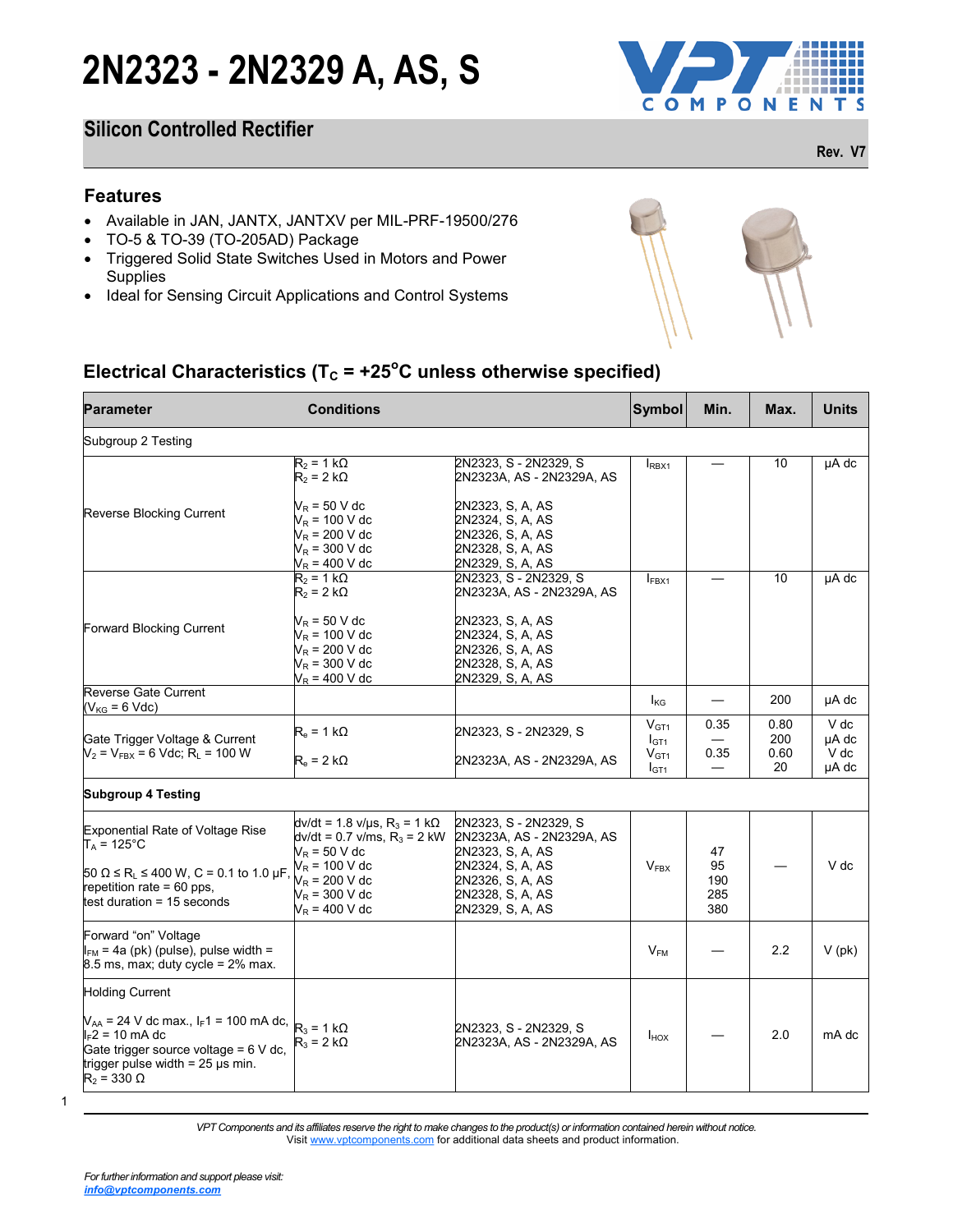

## **Silicon Controlled Rectifier**

**Rev. V7**

| <b>Ratings</b>                                                                                                                                                                                                                                                                                                                                                                                                                                                                                                                                                                                                                        | Symbol            | 2N2323, S/<br>2N2323A, S | 2N2324, S/<br>2N2324A, S | 2N2326, S/<br>2N2326A, S | 2N2328, S/<br>2N2328A, S | 2N2329, S/<br>2N2329A, S | Unit              |
|---------------------------------------------------------------------------------------------------------------------------------------------------------------------------------------------------------------------------------------------------------------------------------------------------------------------------------------------------------------------------------------------------------------------------------------------------------------------------------------------------------------------------------------------------------------------------------------------------------------------------------------|-------------------|--------------------------|--------------------------|--------------------------|--------------------------|--------------------------|-------------------|
| Reverse Voltage                                                                                                                                                                                                                                                                                                                                                                                                                                                                                                                                                                                                                       | V <sub>RM</sub>   | 50                       | 100                      | 200                      | 300                      | 400                      | V dc              |
| Working Peak Reverse Voltage                                                                                                                                                                                                                                                                                                                                                                                                                                                                                                                                                                                                          | $V_{\mathsf{RM}}$ | 75                       | 150                      | 300                      | 400                      | 500                      | V pk              |
| Forward Blocking Voltage                                                                                                                                                                                                                                                                                                                                                                                                                                                                                                                                                                                                              | $V_{\text{FBXM}}$ | $50^{3,4}$               | $100^{3,4}$              | $200^{3,4}$              | $300^{3,4}$              | $400^{3,4}$              | V pk              |
| Average Forward Current <sup>1</sup>                                                                                                                                                                                                                                                                                                                                                                                                                                                                                                                                                                                                  | $I_{\circ}$       |                          |                          | 0.22                     |                          |                          | A dc              |
| Forward Current Surge Peak <sup>2</sup>                                                                                                                                                                                                                                                                                                                                                                                                                                                                                                                                                                                               | $I_{FSM}$         |                          |                          | 15                       |                          |                          | A dc              |
| Cathode-Gate Current                                                                                                                                                                                                                                                                                                                                                                                                                                                                                                                                                                                                                  | V <sub>GKM</sub>  |                          |                          | 6                        |                          |                          | V pk              |
| <b>Operating Temperature</b>                                                                                                                                                                                                                                                                                                                                                                                                                                                                                                                                                                                                          | $T_{OP}$          |                          |                          | $-65$ to $+150$          |                          |                          | $^{\circ}{\rm C}$ |
| Storage Junction Temperature                                                                                                                                                                                                                                                                                                                                                                                                                                                                                                                                                                                                          | $T_{\text{STG}}$  |                          |                          | $-65$ to $+150$          |                          |                          | $^{\circ}$ C      |
| Thermal Resistance, Junction to<br>Ambient                                                                                                                                                                                                                                                                                                                                                                                                                                                                                                                                                                                            | $R_{\theta JA}$   |                          |                          | 175                      |                          |                          | $^{\circ}$ C/W    |
| Thermal Resistance, Junction to<br>Case                                                                                                                                                                                                                                                                                                                                                                                                                                                                                                                                                                                               | $R_{\theta JC}$   |                          |                          | 15                       |                          |                          | $^{\circ}$ C/W    |
|                                                                                                                                                                                                                                                                                                                                                                                                                                                                                                                                                                                                                                       |                   |                          |                          |                          |                          |                          |                   |
| 1. This average forward current is for an ambient temperature of 80°C and 180 electrical degrees of conduction. For other operating condi-<br>tions see figure 3 of MIL-PRF-19500/276.<br>2. Surge current is non-recurrent. The rate of rise of peak surge current shall not exceed 40 A during the first 5 us after switching from the<br>"off" (blocking) to the "on" (conducting) state. This is measured from the point where the thyristor voltage has decayed to 90% of its initial<br>blocking value.<br>3. Gate connected to cathode through 1,000 ohm resistor.<br>4. Gate connected to cathode through 2,000 ohm resistor. |                   |                          |                          |                          |                          |                          |                   |
|                                                                                                                                                                                                                                                                                                                                                                                                                                                                                                                                                                                                                                       |                   |                          |                          |                          |                          |                          |                   |
|                                                                                                                                                                                                                                                                                                                                                                                                                                                                                                                                                                                                                                       |                   |                          |                          |                          |                          |                          |                   |
|                                                                                                                                                                                                                                                                                                                                                                                                                                                                                                                                                                                                                                       |                   |                          |                          |                          |                          |                          |                   |
|                                                                                                                                                                                                                                                                                                                                                                                                                                                                                                                                                                                                                                       |                   |                          |                          |                          |                          |                          |                   |
|                                                                                                                                                                                                                                                                                                                                                                                                                                                                                                                                                                                                                                       |                   |                          |                          |                          |                          |                          |                   |
|                                                                                                                                                                                                                                                                                                                                                                                                                                                                                                                                                                                                                                       |                   |                          |                          |                          |                          |                          |                   |
|                                                                                                                                                                                                                                                                                                                                                                                                                                                                                                                                                                                                                                       |                   |                          |                          |                          |                          |                          |                   |
|                                                                                                                                                                                                                                                                                                                                                                                                                                                                                                                                                                                                                                       |                   |                          |                          |                          |                          |                          |                   |
|                                                                                                                                                                                                                                                                                                                                                                                                                                                                                                                                                                                                                                       |                   |                          |                          |                          |                          |                          |                   |

*[info@vptcomponents.com](http://www.vptcomponents.com)*

2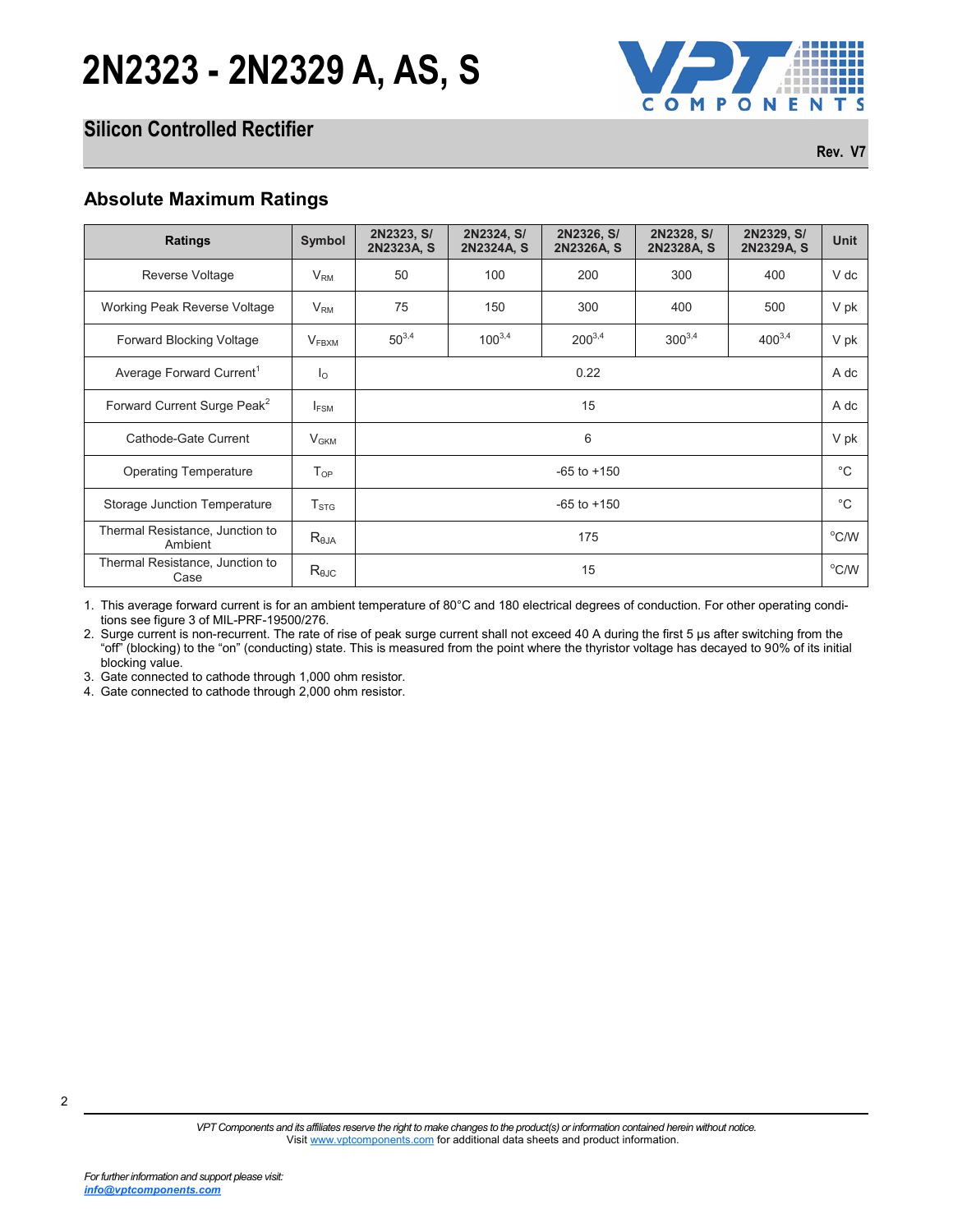### **Silicon Controlled Rectifier**



**Rev. V7**

| Symbol                                | <b>Dimensions</b> |        |                    |                                                                                                                                                                                                                                                                                                                                     |      |
|---------------------------------------|-------------------|--------|--------------------|-------------------------------------------------------------------------------------------------------------------------------------------------------------------------------------------------------------------------------------------------------------------------------------------------------------------------------------|------|
|                                       | <b>Inches</b>     |        | <b>Millimeters</b> |                                                                                                                                                                                                                                                                                                                                     |      |
|                                       | Min               | Max    | Min                | Max                                                                                                                                                                                                                                                                                                                                 |      |
| CD                                    | .305              | .335   | 7.75               | 8.51                                                                                                                                                                                                                                                                                                                                | 3    |
| CН                                    | .240              | .260   | 6.10               | 6.60                                                                                                                                                                                                                                                                                                                                |      |
| HD                                    | .335              | .370   | 8.51               | 9.40                                                                                                                                                                                                                                                                                                                                | 3    |
| LC                                    | .200 TP           |        |                    | 5.08 TP                                                                                                                                                                                                                                                                                                                             | 4    |
| LD                                    | .016              | .021   | 0.41               | 0.53                                                                                                                                                                                                                                                                                                                                | 5, 6 |
| LL                                    |                   |        |                    |                                                                                                                                                                                                                                                                                                                                     | 6, 7 |
| LU                                    | .016              | .019   | 0.41               | 0.48                                                                                                                                                                                                                                                                                                                                | 5, 6 |
| L1                                    |                   | .050   |                    | 1.27                                                                                                                                                                                                                                                                                                                                | 5, 6 |
| L2                                    | .250              |        | 6.35               |                                                                                                                                                                                                                                                                                                                                     | 5,6  |
| P                                     | .100              |        | 2.54               |                                                                                                                                                                                                                                                                                                                                     |      |
| Q                                     |                   | .050   |                    | 1.27                                                                                                                                                                                                                                                                                                                                | 3    |
| TL                                    | .029              | .045   | 0.74               | 1.14                                                                                                                                                                                                                                                                                                                                | 8    |
| TW                                    | .028              | .034   | 0.71               | 0.86                                                                                                                                                                                                                                                                                                                                | 9    |
| r                                     |                   | .010   |                    | 0.25                                                                                                                                                                                                                                                                                                                                | 10   |
| α                                     |                   | 45° TP |                    | 45° TP                                                                                                                                                                                                                                                                                                                              | 4    |
| <b>NOTES:</b><br>1.<br>2.<br>3.<br>4. | to the case.      |        |                    | Dimension are in inches. Millimeters are gi<br>Terminal $1$ = emitter, terminal $2$ = base, term<br>Body contour optional within zone defined t<br>Leads at gauge plane .054 +.001 -.000 inch<br>inch (0.18 mm) radius of true position (TP)<br>The device may be measured by direct met<br>Dimension LD applies between dimensions |      |



- 
- 
- 
- 
- 
- 
- 
- 
- 
- 
- 

3

*VPT Components and its affiliates reserve the right to make changes to the product(s) or information contained herein without notice.*  Visit [www.vptcomponents.com](http://www.vptcomponents.com) for additional data sheets and product information.